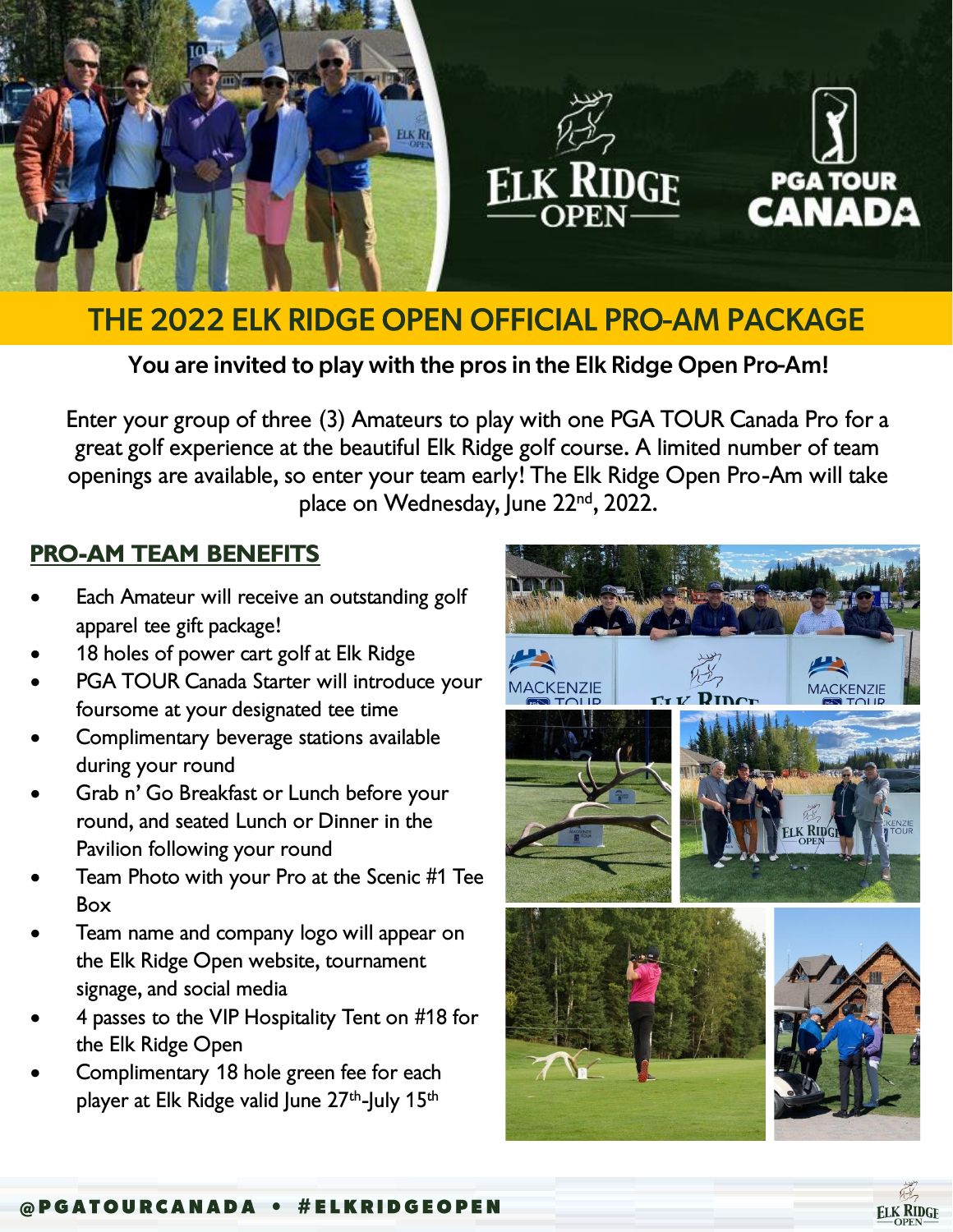





## THE 2022 ELK RIDGE OPEN OFFICIAL PRO-AM "PLUS" PACKAGE

*Here is your opportunity to host your team, staff or clients at the beautiful Elk Ridge Resort, with the added benefit of participating in the prestigious Elk Ridge Open Pro-Am!*

*The Elk Ridge Open Pro-Am "Plus" Package features a Pro-Am Team with all benefits, along with Elk Ridge Resort credits for meeting rooms, lodge room nights and green fees.* 

## *PRO-AM PLUS PACKAGE BENEFITS*

- *All benefits as outlined on Pro-Am Package for 1 (One) Pro-Am Team*
- *One (1) Meeting Room for a day at Elk Ridge to use at a later date (up to 35 people)*
- *Two (2) room night vouchers in the Elk Ridge Lodge. Additional accommodation bookings available at a discounted group rate, subject to availability.*
- *Four (4) 18-hole green fees with cart*



*For information on additional sponsorship opportunities, please contact Ryan Danberg at ryan.danberg@elkridgeresort.com*

@PGATOURCANADA . #ELKRIDGEOPEN